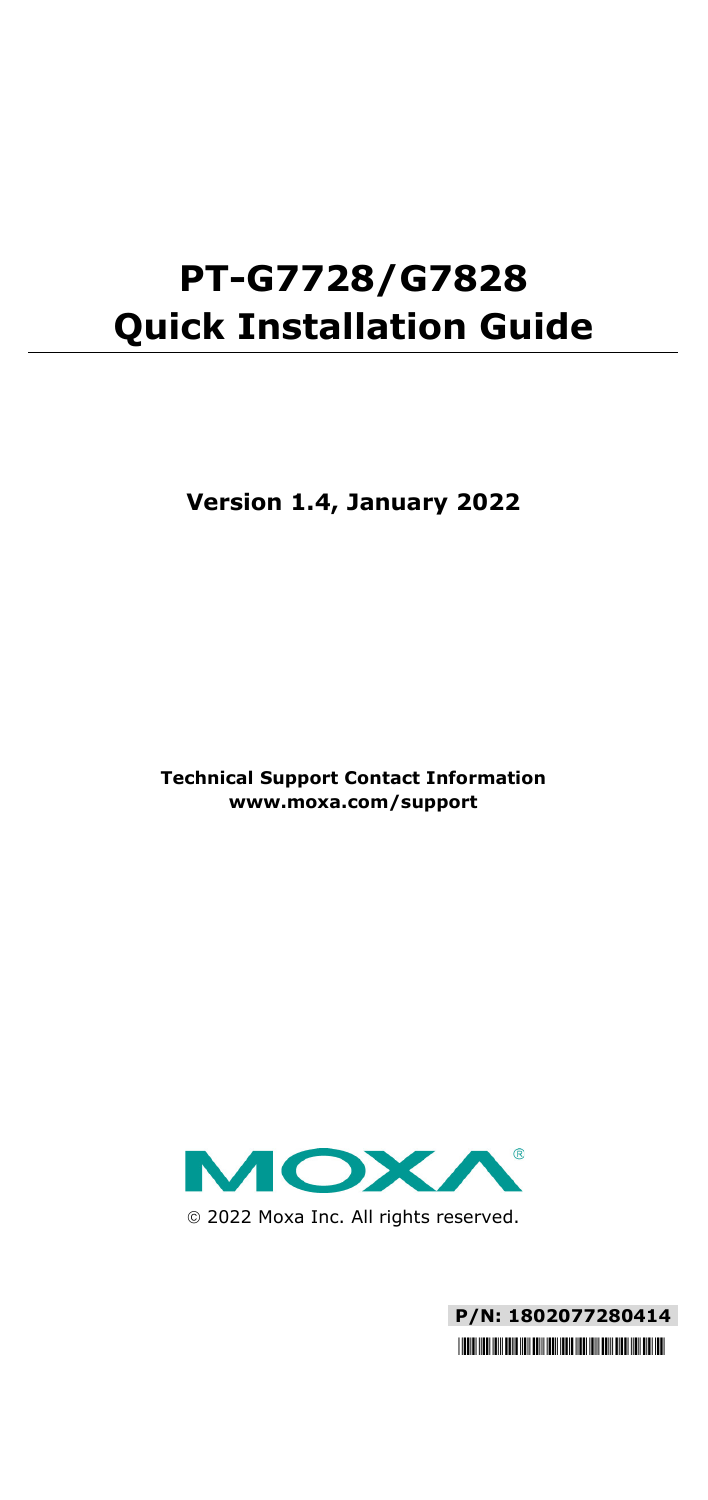# **Package Checklist**

Moxa's PT-G7728/G7828 industrial rackmount switch is shipped with the following items. If any of these items are missing or damaged, please contact your customer service representative for assistance.

- 1 PT-G7728 or G7828 switch
- USB cable (Type A male to Micro USB type B)
- 2 protective caps for unused ports, 3 protective caps for unused USB ports
- 2 rackmount ears
- Quick installation guide (printed)
- Substance Disclosure Table
- Product Certificate of Quality Inspection (Simplified Chinese)
- Product Notices (Simplified Chinese)
- Warranty card

**NOTE** You can find information and software downloads on the relevant product pages located on Moxa's website: [www.moxa.com/](https://www.moxa.com/doc/operations/Moxa_Patent_Marking.pdf)

#### **Default Settings**

- Default IP address: 192.168.127.253
- Default Subnet Mask: 255.255.255.0
- Default Usernames: admin, user
- Default Password: moxa

#### **Panel Layouts**

#### **Front Panel**



- 1. System status LEDs (from left to right) STATE LED indicator, MSTR/HEAD LED indicator, FAULT LED indicator, CPLR/Tail LED indicator, SYNC LED indicator
- 2. USB console port
- 3. 2 x 10/100/1000BaseT(X) and 2 x 100/1000Base SFP ports
- 4. 100/1000Base SFP port status LEDs
- 5. 10/100/1000BaseT(X) port status LEDs
- 6. Ethernet module slot 1
- 7. Ethernet module slot 2
- 8. Ethernet module slot 3
- 9. Ethernet module slot 4
- 10. Ethernet module slot 5
- 11. Ethernet module slot 6
- 12. Power module slot 1
- 13. Power module slot 2
- 14. Grounding screw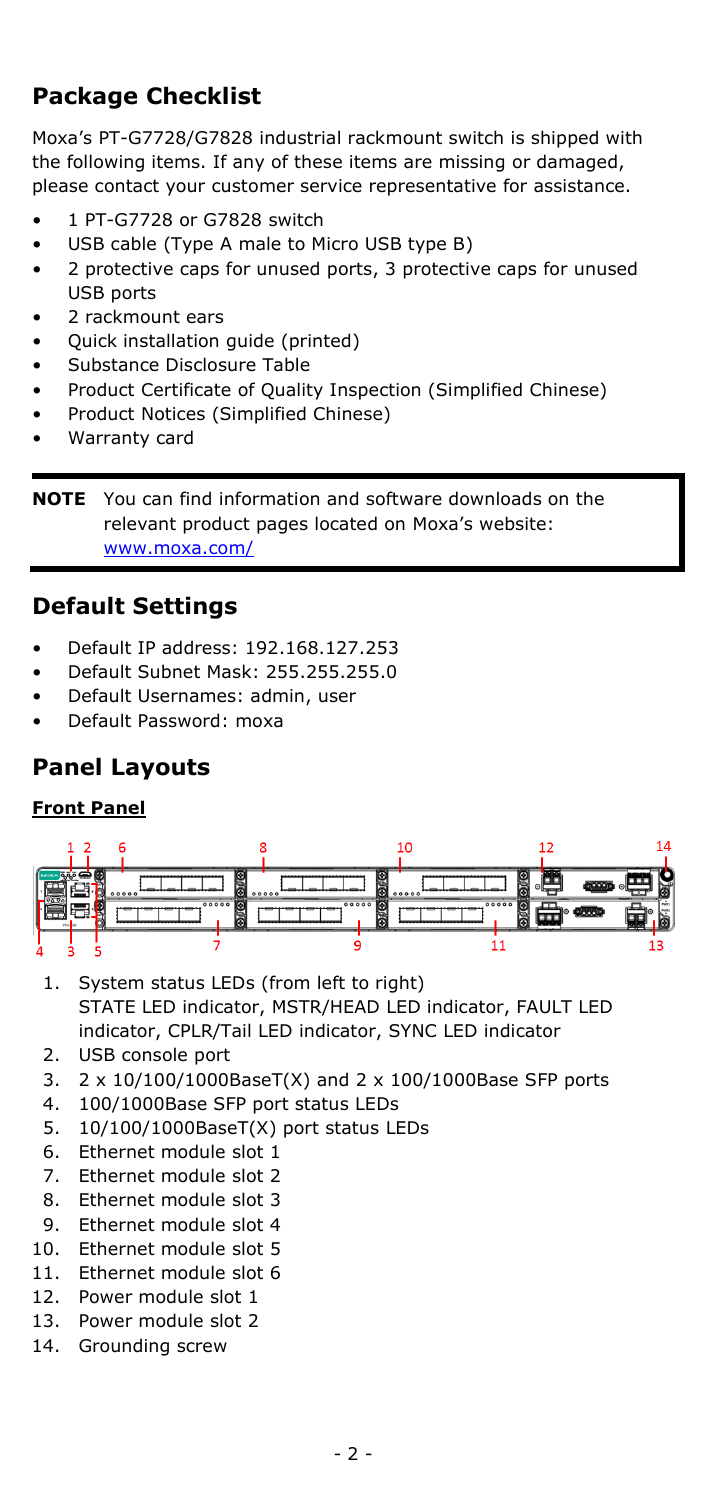#### **Rear View**



- 1. USB console port
- 2. USB storage port<br>3. System LED indic
- System LED indicators
- 4. Module and port LED indicators
- 5. Reset button

#### **Dimensions**



 $\overline{30.0}$  21.5<br>(1.18) (0.85)  $30.0$  $(0.83)$  $(1.18)$ Unit: mm (inches)

# **Ethernet Modules**

#### **LM-7000H-4GTX LM-7000H-4TX**

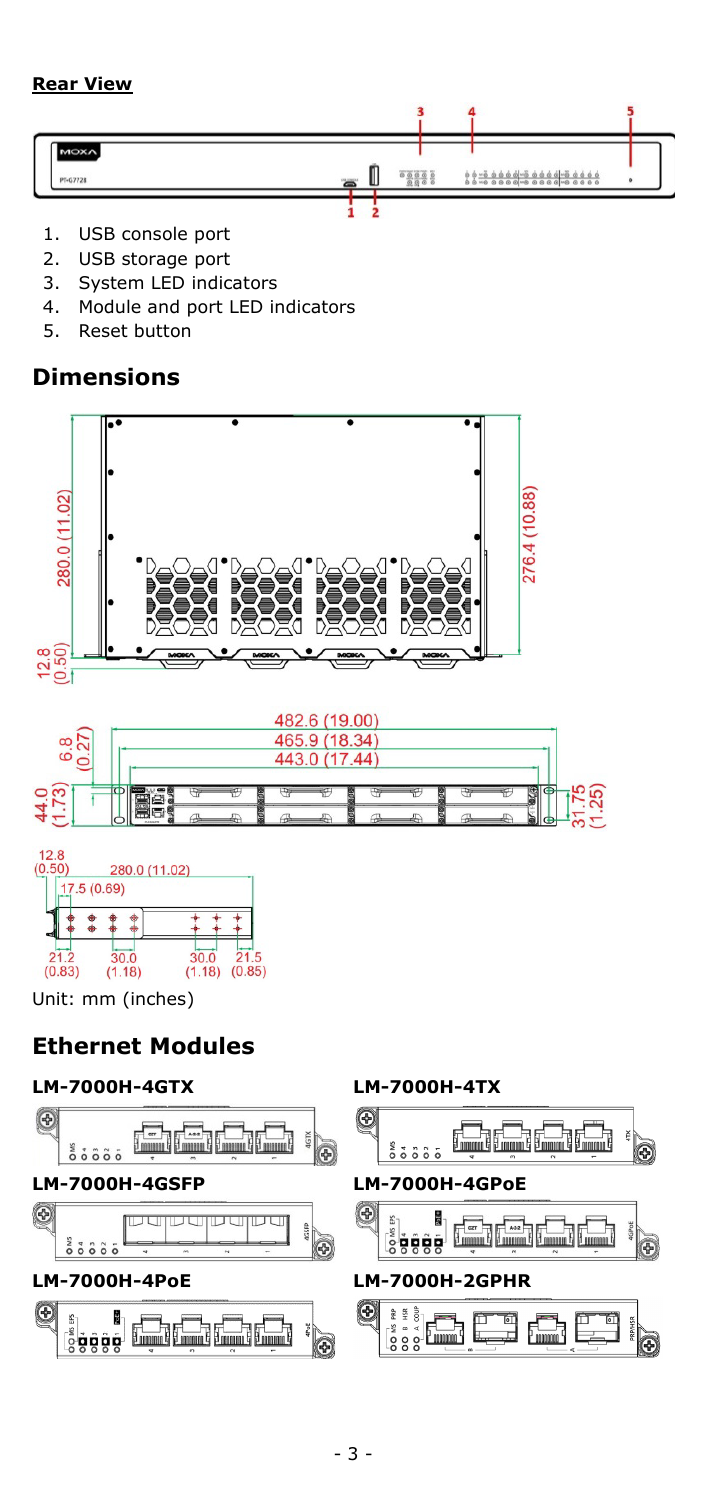- **NOTE** The LM-7000H-2GPHR module enables the device to interact with a redundancy network using the High-Availability Seamless Redundancy (HSR) and Parallel Redundancy (PRP) protocols. To use this module, the PT-G7728 switch must have Firmware V6.2 or higher.
- **NOTE** The LM-7000H-2GPHR module is only supported in slot 5 of the PT-G7728 Series.

## **Power Modules**



# **Rack Mounting Instructions**

- **1. Elevated Operating Temperature:** If installed in a closed or multi-unit rack assembly, the operating ambient temperature of the rack environment may be greater than room temperature. Therefore, consideration should be given to installing the equipment in an environment compatible with the maximum ambient temperature (Tma) specified by the manufacturer.
- **NOTE** In order to ensure reliable operations, please make sure the operation temperature of the environment does not exceed the spec. When mounting a rack-mounted switch with other operating units in a cabinet without forced ventilation, it is recommended that 1U of space is reserved between each rackmounted switch and/or device. It is the responsibility of the user to ensure that the equipment is installed, operated, and used for its intended function in the manner specified by Moxa.
	- **2. Required Air Flow:** Installation of the equipment in a rack should be such that the amount of air flow required for safe operation of the equipment is not compromised.
	- **3. Mechanical Loading:** Mounting of the equipment in the rack should be such that a hazardous condition is not achieved due to uneven mechanical loading.
	- **4. Circuit Overloading:** Consideration should be given to the connection of the equipment to the supply circuit and the effect that overloading of the circuits might have on overcurrent protection and supply wiring. Appropriate consideration of equipment nameplate ratings should be used when addressing this concern.
	- **5. Reliable Grounding:** Rack-mounted equipment should be reliably grounded and should not be removed when the equipment is energized. We suggest to use a conductor that is 0.75 mm<sup>2</sup> or 18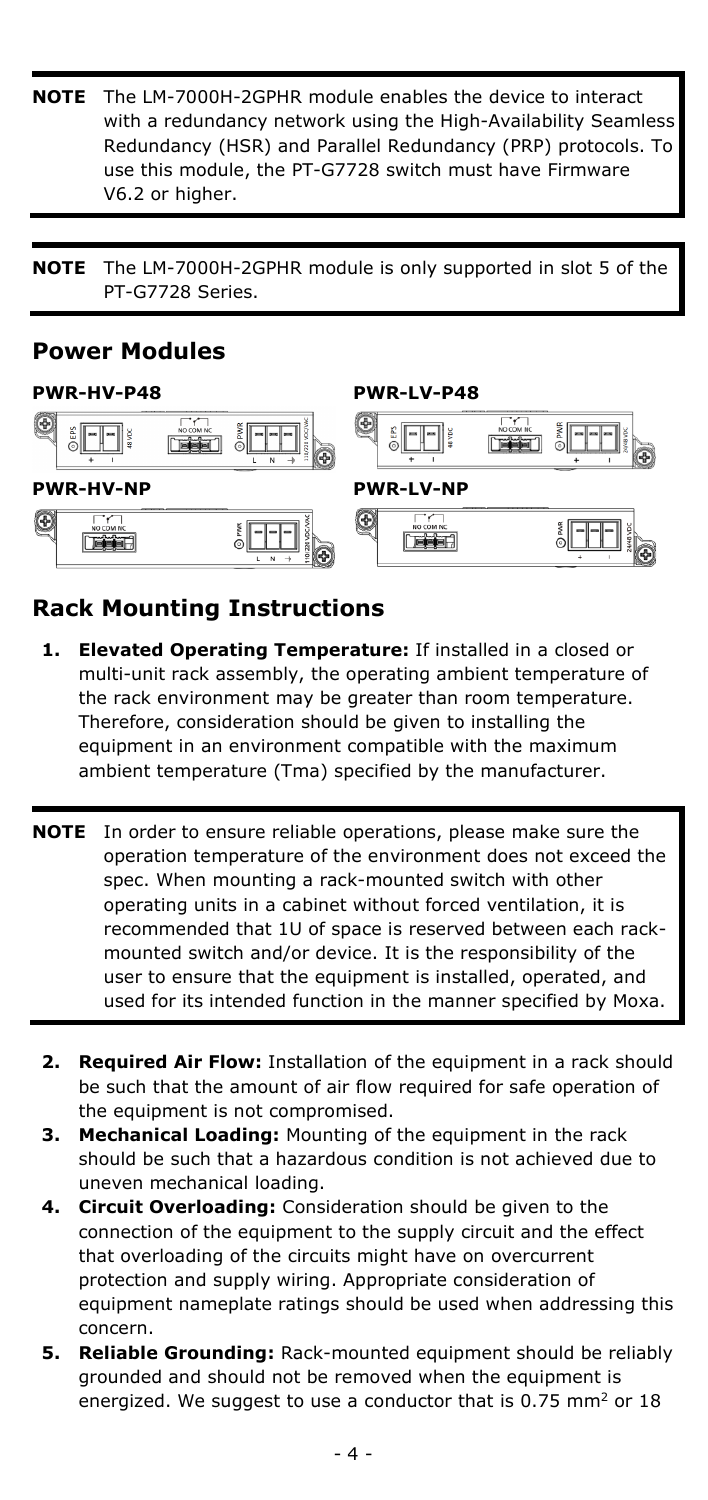AWG and the thread diameter should be at least 3.5 mm. Particular attention should be given to supply connections other than direct connections to the branch circuit (e.g. use of power strips).

**NOTE** The rackmount ears can be installed on the front or rear of the PT-G7728/G7828 switch.



# **ATTENTION**

#### **Safety First!**

Be sure to disconnect the power cord before installing and/or wiring your Ethernet Switch. Calculate the maximum possible current in each power wire and common wire. Observe all electrical codes dictating the maximum current allowable for each wire size. If the current goes above the maximum ratings, the wiring could overheat, which can cause serious damage to your equipment.



# **WARNING**

This is a Class 1 laser/LED product. Do not stare directly into the laser beam.

# **Connecting the Power Inputs**

The PT-G7728/PT-G7828 switches support 4 types of power supply:

- PWR-HV-P48: one 110/220 VAC/VDC (90 to 264 VAC, 88 to 300 VDC), one 48VDC PoE power input for PoE+ ports.
- PWR-LV-P48: one 24/48 VDC (18 to 72 VDC), one 48 VDC PoE power input for PoE+ ports.
- PWR-HV-NP: one 110/220 VAC/VDC (90 to 264 VAC, 88 to 300 VDC).
- PWR-LV-NP: one 24/48 VDC (18 to 72 VDC).

For the PWR-HV-P48, the 110/220 VAC/VDC power supplies provide power to the switch. Separate 48 VDC power supplies are required to provide power to 12 PoE+ ports (50 to 57 VDC is recommended for IEEE 802.3at devices).

For the PWR-LV-P48 models, the 24/48 VDC power supplies provide power to the switch. Separate 48 VDC power supplies are required to provide power to 12 PoE+ ports (50 to 57 VDC is recommended for IEEE 802.3at devices).

In order to provide power to 24 PoE+ ports, two power modules should be used.

For the PWR-HV-NP, the 110/220 VAC/VDC power supplies provide power to the switch.

For the PWR-LV-NP, the 24/48 VDC power supplies provide power to the switch.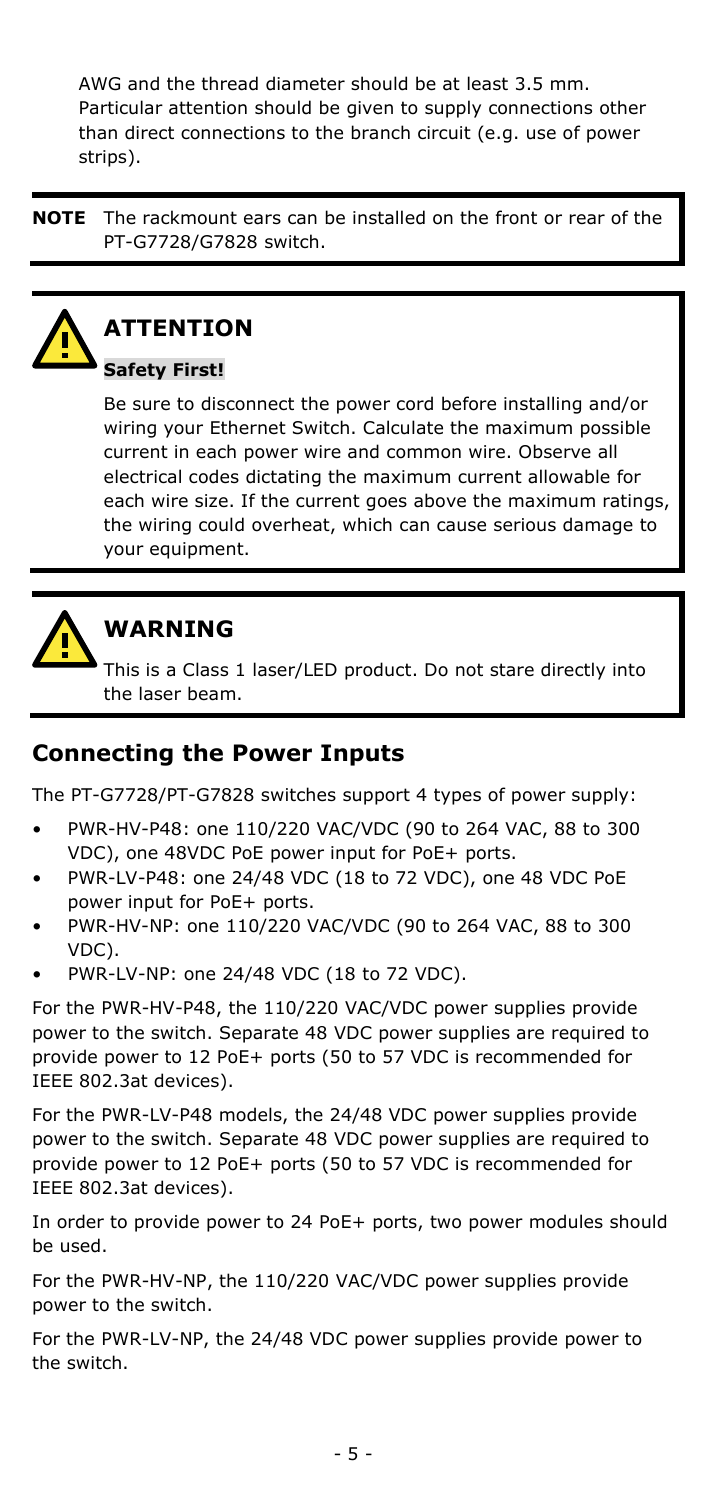

# **WARNTNG**

Do not disconnect modules or wires unless power has been switched off or the area is known to be non-hazardous. The device may only be connected to the supply voltage shown on the type plate. The device is designed for operation with a Safety Extra-Low Voltage (SELV) or an isolated power supply, which means that they may only be connected to the supply voltage connections and to the signal contact with a SELV or an isolated power supply in compliance with IEC 60950-1/EN 60950-1.

# **Power Terminal Blocks**

The connection for power input and PoE external power supply is on the power modules.



#### **PWR-HV-P48/PWR-HV-NP**

STEP 1: Insert the neutral/line (L/N/Ground) AC wires into the terminals.

STEP 2: Insert the terminal block connector into the terminal block receptor.

#### **PWR-LV-P48/PWR-LV-NP**

STEP 1: Insert the negative/positive (-/+) DC wires into the terminals.

STEP 2: Insert the terminal block connector prongs into the terminal block receptor.

# **PoE Power Terminal Blocks**

STEP 1: Insert the negative/positive DC wires into the -/+ terminals, respectively.

STEP 2: Insert the terminal block connector prongs into the terminal block receptor.

- **NOTE** In order to have higher levels of protection against surge, it is suggested to install a surge protector in front of the power input of the PoE powered device so that it is suitable for use in IEC 61850 conditions.
- **NOTE** In order to activate the redundant load sharing mode, install two power modules on the PT-G7728/G7828 Series and ensure they are both active.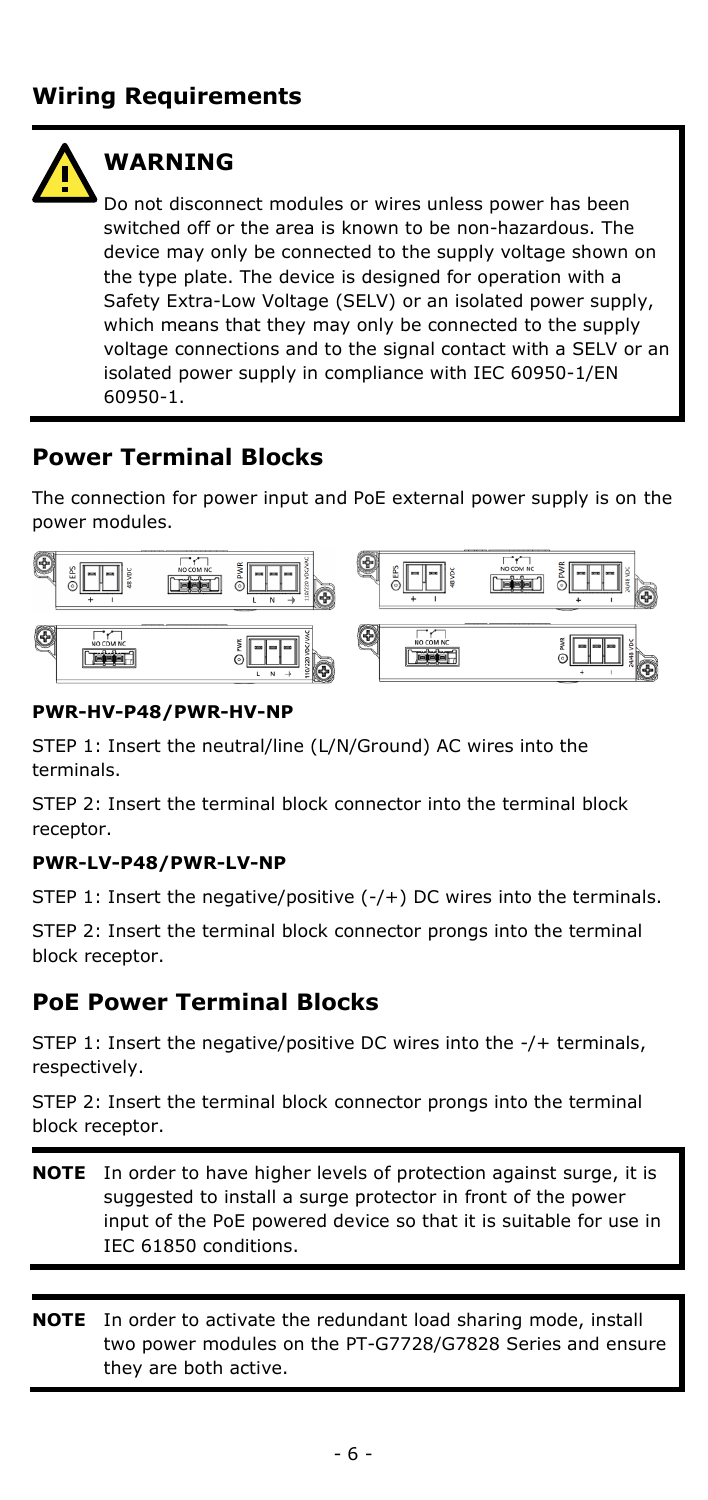**NOTE** The reverse power input connection will not activate the device or PoE input. In addition, the PoE will only activate when the system power input is installed on the same power unit.

## **Wiring the Relay Contact**

Each power module has one relay output that can provide two types of relay output. Refer to the table below for detailed information.

The relay contact is used to detect user-configured events. Two wires are attached to the relay pins with normally close and normally open options.

#### **FAULT:**

The relay contact of the 3-pin terminal block connector is used to detect user-configured events. The module provides normally open and normally closed circuits depending on what the user chooses. For pin definitions refer to the table below.

| <b>Relay connection</b> | <b>Power on state</b> | Event trigger  |
|-------------------------|-----------------------|----------------|
| NO and COM              | Closed circuit        | Open circuit   |
| NC and COM              | Open circuit          | Closed circuit |

**NOTE** When wiring the relay contact, we suggest using the cable type - AWG (American Wire Gauge)  $16-24$  (1.31-0.205 mm<sup>2</sup>) and the corresponding pin type cable terminals. The connector must be able to withstand torque at maximum 5 pound-inches. The rated temperature of wiring should be at least 105°C.

#### **Install/Remove the Ethernet module**

The Ethernet modules are hot-swappable. You have the option to mount or remove the Ethernet module while the device is operating.

The installation procedure is as follows:

- 1. Insert the Ethernet module straight into the slot
- 2. Fasten the module to the device by tightening the 2 screws. The tightening torque is 3.5 kgf-cm (0.35 Nm)

The removal procedure is as follows:

- 1. Loosen the 2 screws of the module
- 2. Pull the module out of the slot
- 3. Insert the dummy module in to the slot in order to have better protection against dust and EMI
- 4. Fasten the dummy module using 2 screws. The tightening torque is 4 kgf-cm (0.40 Nm)

#### **Install/Remove the Power module**

The power supply units are hot-swappable. You have the option to mount or remove the power supply units while the device is operating.

The installation procedure is as follows:

- 1. Insert the power unit straight into the slot
- 2. Fasten the unit to the device by tightening the 2 screws. The tightening torque is 3.5 kgf-cm (0.35 Nm)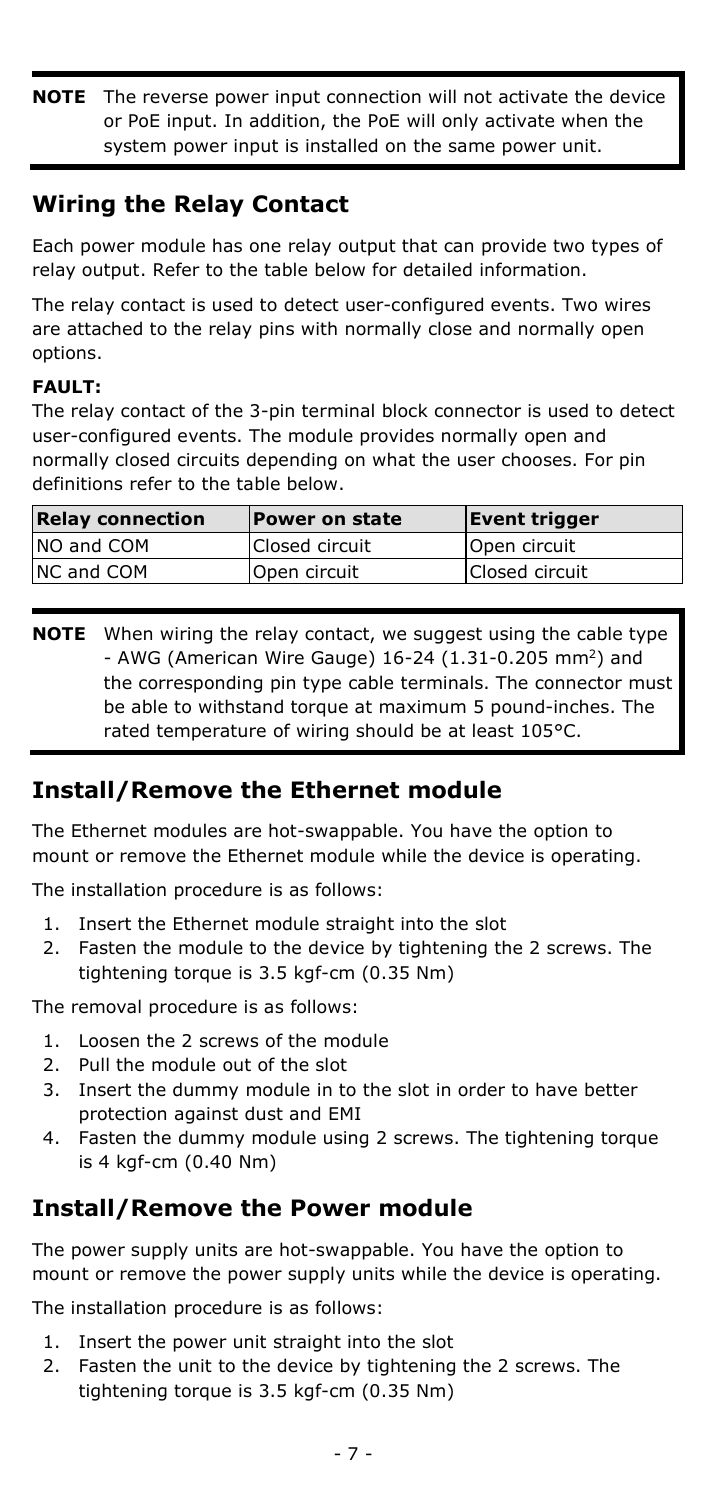The removal procedure is as follows:

- 1. Loosen the 2 screws of the module
- 2. Pull the module out of the slot
- 3. Insert the dummy module in to the slot in order to have better protection against dust and EMI.
- 4. Fasten the dummy module using 2 screws. The tightening torque is 4 kgf-cm (0.40 Nm)

**NOTE** If one of the modules is removed from the device, it is advisable to insert a dummy module in order to provide better protection against dust and EMI.

## **Grounding the Moxa Industrial Rackmount Switch**

Grounding and wire routing help limit the effects of noise due to electromagnetic interference (EMI). Run the ground connection from the ground screw to the grounding surface prior to connecting devices.

**NOTE** Using a shielded cable achieves better electromagnetic resistance.

# **USB Console Connection**

The switch has two types of USB port, micro USB-B console port and type A USB host port. Use a USB cable (type A male to Micro USB-B male) to connect the USB-serial console port to your PC's COM port, and install the USB driver (available on Moxa Website) onto the PC. You can then use a console terminal program, such as Moxa's PComm Terminal Emulator, to access the console configuration utility of the switch.

# **USB Storage Connection**

The USB storage port is on the rear panel of the PT-G7728/G7828 switch. (Type A connector; see the diagram below for pinout assignments). Use Moxa's ABC-02-USB automatic backup configurator to connect to the PT-G7728/G7828 USB storage port in order to perform configuration backup, firmware upgrade, or system log file backup.



| Pin | <b>Description</b> |
|-----|--------------------|
|     | $VCC (+5V)$        |
|     | D- (Data-)         |
|     | $D+ (Data+)$       |
|     | GND (Ground)       |

# **The Reset Button**

The reset button can perform two functions. One is to reset the PT-G7728/G7828 switch back to factory default settings and the other is to perform a quick back up of configuration and log files to the ABC-02- USB automatic backup configurator.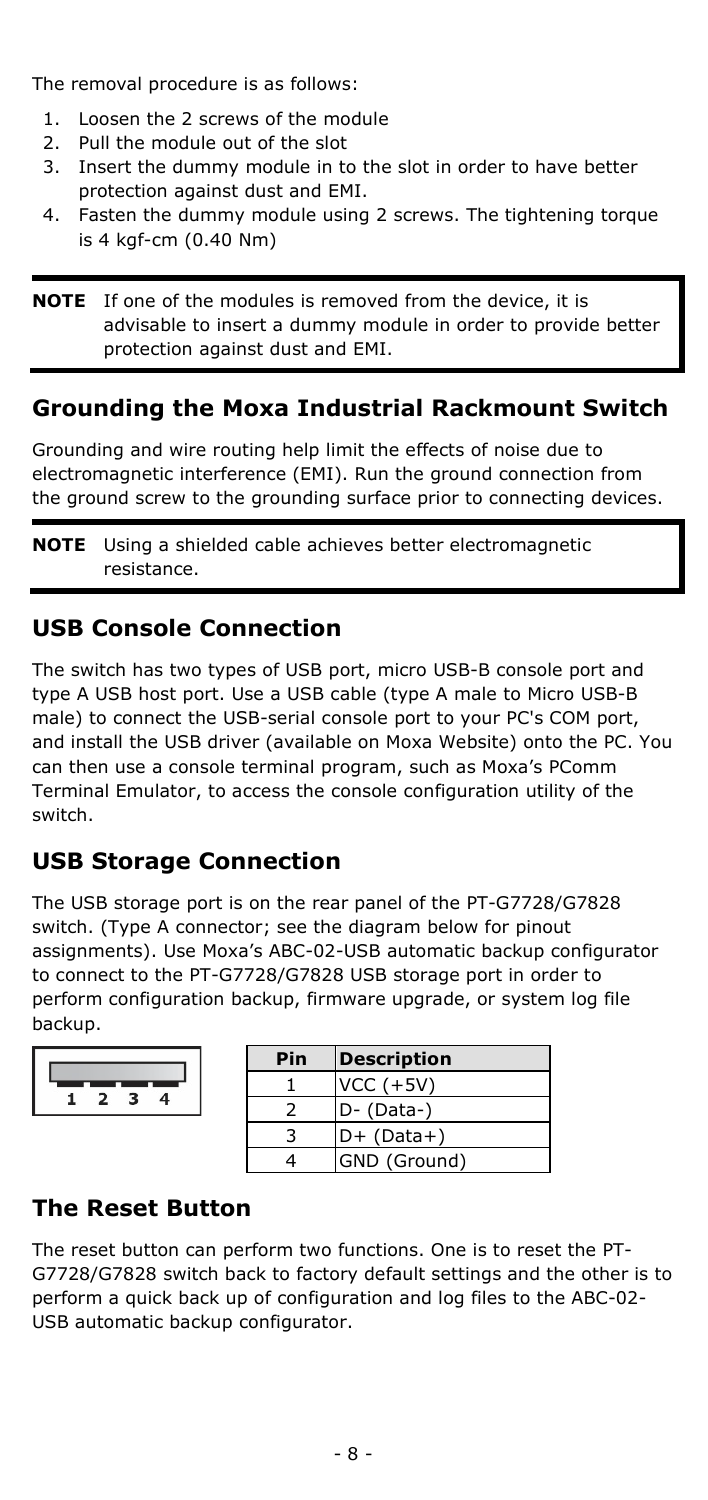# **Reset to Factory Default Settings**

Depress the Reset button for five seconds to load the factory default settings. Use a pointed object, such as a straightened paper clip or toothpick, to depress the Reset button. When you do so, the STATE LED will start to blink about once per second. Continue to depress the STATE LED until it begins blinking more rapidly; this indicates that the button has been depressed for five seconds and you can release the Reset button to load factory default settings.

**NOTE** DO NOT power off the switch when loading default settings.

## **Configuration and Log Files Back Up**

When the ABC-02-USB is connected to the PT-G7728/G7828 switch, the reset button allows for a quick back up of configuration and event logs to the ABC-02-USB. Press the reset button to start backing up the current system configuration files and event logs to the ABC-02-USB.

**NOTE** When the ABC-02 is plugged in, you cannot reset to factory default by pressing the reset button.

#### **LED Indicators**

The front panel of the PT-G7728/G7828 switch contains several LED indicators. The function of each LED is described in the table below.

| <b>LED</b>   | Color | <b>State</b>    | <b>Description</b>                                                                                                                                                                                                                                                                             |
|--------------|-------|-----------------|------------------------------------------------------------------------------------------------------------------------------------------------------------------------------------------------------------------------------------------------------------------------------------------------|
|              |       |                 | <b>System LEDs</b>                                                                                                                                                                                                                                                                             |
| <b>STATE</b> |       | On              | System has passed self-diagnosis test on<br>boot-up and is ready to run                                                                                                                                                                                                                        |
|              | Green | <b>Blinking</b> | 1. When pressing the reset button for 5<br>seconds, the LED will blink continuously<br>(1 time/s) until resetting to factory<br>default<br>2. When an ABC-02 automatic backup<br>device is detected, the LED will blink<br>slowly (1 time/2s)                                                  |
|              | Red   | On              | System failed self-diagnosis on boot up.<br>Switch Initiate fail<br>• Fail Firmware Checksum Fail/<br>Uncompressed Fail                                                                                                                                                                        |
| <b>FAULT</b> | Red   | On              | One of the following has happened:<br>1. ABC Loading/Saving Failure<br>2. The port has been disabled because the<br>ingress multicast and broadcast packets<br>exceed the ingress rate limit<br>3. Incorrect loop connection in a single<br>switch<br>4. The Ring port connection is not valid |
|              |       | Off             | System is in normal operation                                                                                                                                                                                                                                                                  |
|              |       | On              | PTP function is enabled                                                                                                                                                                                                                                                                        |
| <b>SYNC</b>  | Amber | <b>Blinking</b> | The device is starting to receive the sync<br>packet                                                                                                                                                                                                                                           |
|              | Green | On              | The PTP function has successfully converged                                                                                                                                                                                                                                                    |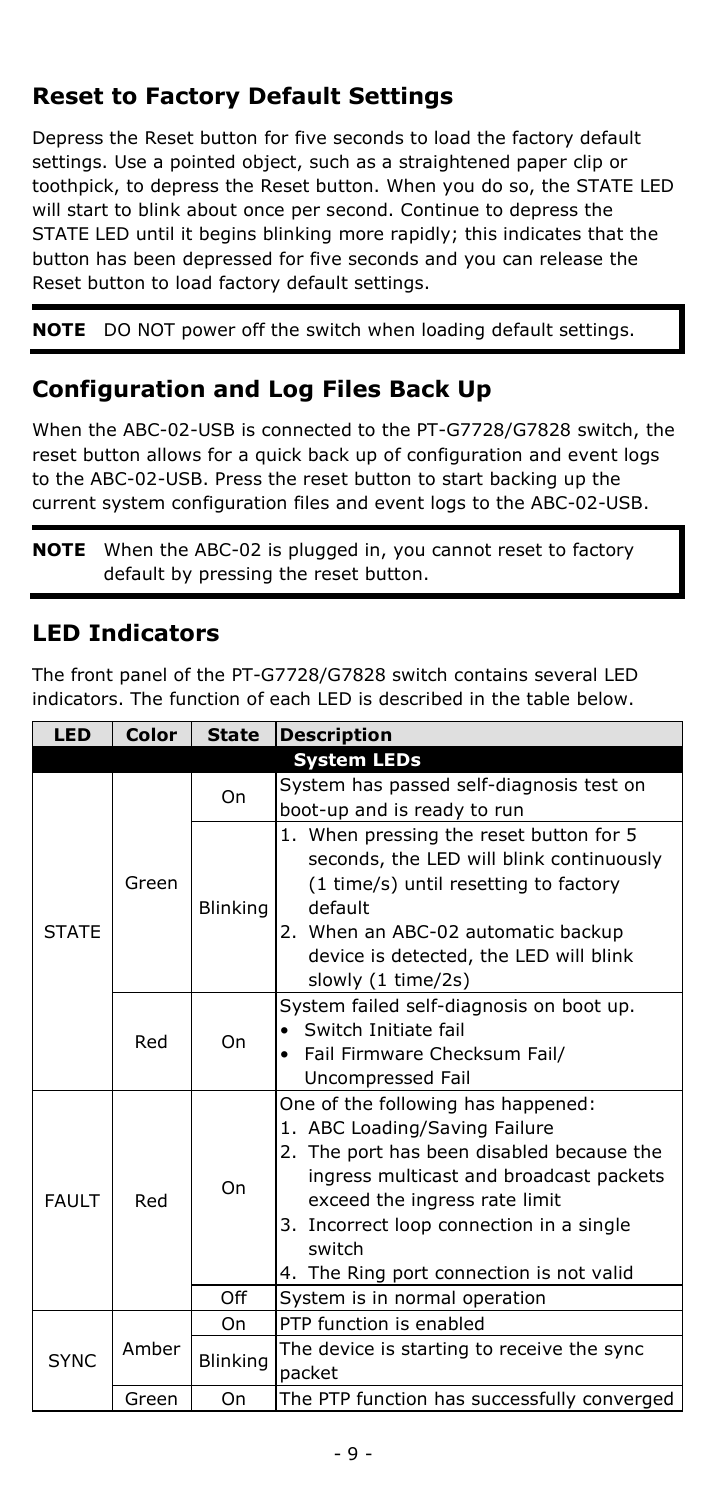| <b>LED</b>           | Color                                                                                                                                                                 | State           | <b>Description</b>                                                                                                                                                                                                                                  |  |
|----------------------|-----------------------------------------------------------------------------------------------------------------------------------------------------------------------|-----------------|-----------------------------------------------------------------------------------------------------------------------------------------------------------------------------------------------------------------------------------------------------|--|
| MSTR/<br><b>HEAD</b> | Green                                                                                                                                                                 | On              | 1. This switch is set as the Master of the<br>Turbo Ring, or as the Head of the Turbo<br>Chain.<br>2. POST H.W. Fail (+State on and Fault<br>blinking)                                                                                              |  |
|                      |                                                                                                                                                                       | <b>Blinking</b> | 1. The switch has become the Ring Master<br>of the Turbo Ring.<br>2. Head of the Turbo Chain, after the Turbo<br>Ring or the Turbo Chain went down.<br>3. The switch is set as Turbo Chain's<br>Member and the corresponding chain<br>port is down. |  |
|                      |                                                                                                                                                                       | Off             | 1. The switch is not the Master of this Turbo<br>Ring.<br>2. The switch is set as a Member of the<br>Turbo Chain.                                                                                                                                   |  |
| CPLR/<br><b>TAIL</b> | Green                                                                                                                                                                 | On              | 1. The switch coupling function is enabled<br>to form a backup path.<br>2. It is set as the Tail of the Turbo Chain.<br>3. POST S.W. Fail (+State on and Fault<br>blinking)                                                                         |  |
|                      |                                                                                                                                                                       | <b>Blinking</b> | 1. Turbo Chain is down.<br>2. The switch is set as Turbo Chain's<br>Member and the corresponding chain<br>port is down.                                                                                                                             |  |
|                      |                                                                                                                                                                       | Off             | 1. This switch disabled the coupling<br>function.<br>2. Set as a Member of the Turbo Chain.                                                                                                                                                         |  |
|                      | When the system is importing/exporting data from or to an ABC-02-<br>USB automatic backup device, the FAULT, MSTR/HEAD, and CPLR/TAIL<br>LEDs will blink in sequence. |                 |                                                                                                                                                                                                                                                     |  |
|                      |                                                                                                                                                                       |                 | <b>Port Status LEDs</b>                                                                                                                                                                                                                             |  |
|                      | Green                                                                                                                                                                 | On              | Port's 1000 Mbps link is active<br>PoE port is connected to PoE device.                                                                                                                                                                             |  |
|                      |                                                                                                                                                                       | <b>Blinking</b> | Data is transmitting at 1000 Mbps<br>PoE port is connected to PoE device.                                                                                                                                                                           |  |
|                      | Amber                                                                                                                                                                 | On              | Port's 10/100 Mbps link is active<br>PoE port is connected to PoE device.                                                                                                                                                                           |  |
| Ports<br>$1$ to $4$  |                                                                                                                                                                       | Blinking        | Data is transmitting at 10/100 Mbps<br>PoE port is connected to PoE device.                                                                                                                                                                         |  |
|                      | Red                                                                                                                                                                   | On<br>Off       | PoE power failure:<br>Once per second: PoE detection failure<br>Twice per second: short-circuit,<br>$\bullet$<br>overloading, or outside operating<br>temperature range<br>Port's link is inactive                                                  |  |
|                      |                                                                                                                                                                       |                 |                                                                                                                                                                                                                                                     |  |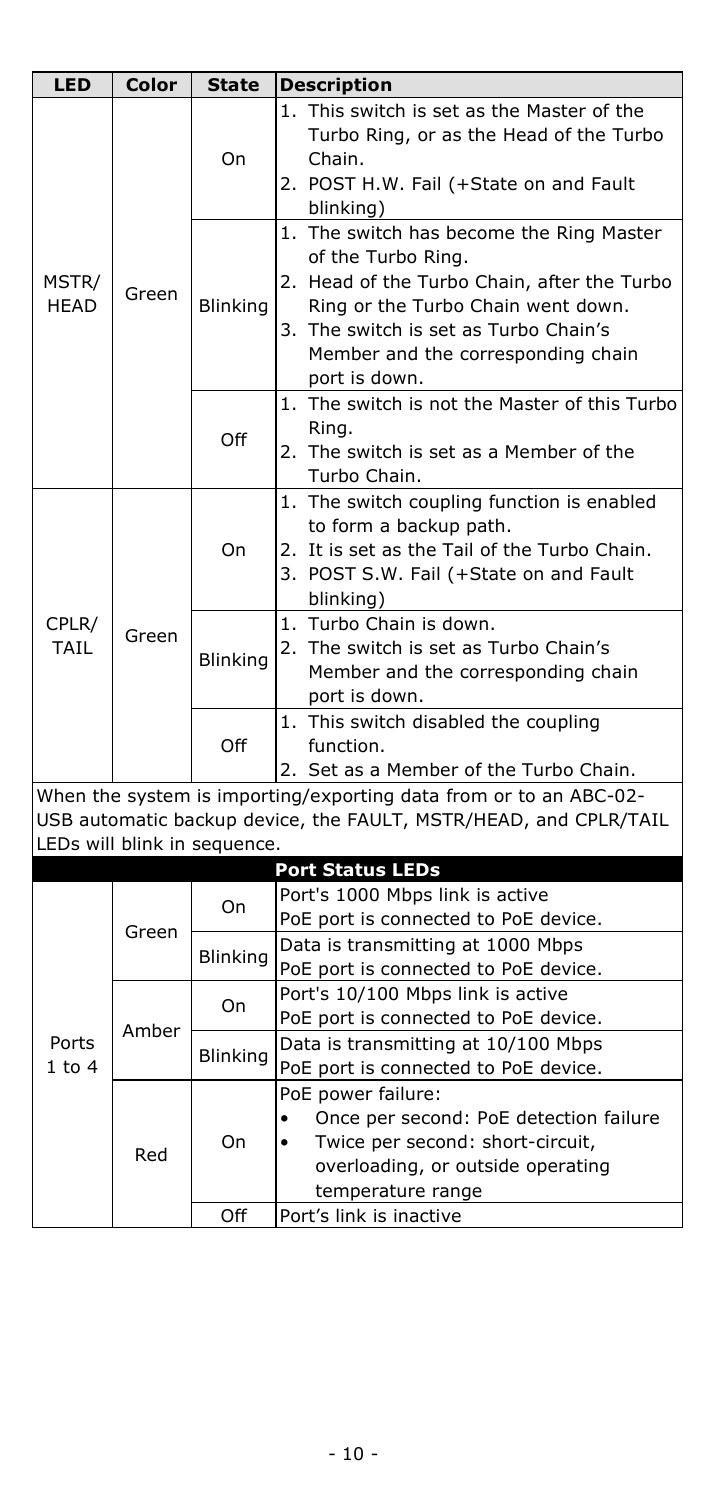# **PT-G7728/G7828 (Rear Panel view)**

| <b>LED</b>   | Color | <b>State</b>    | <b>Description</b>                                                     |
|--------------|-------|-----------------|------------------------------------------------------------------------|
|              |       |                 | <b>System LEDs</b>                                                     |
|              |       | On              | System has passed self-diagnosis test on                               |
|              |       |                 | boot up and is ready to run                                            |
|              |       |                 | 1. When pressing the reset button for 5                                |
|              |       |                 | seconds, the LED will blink continuously                               |
|              | Green |                 | (1 time/s) until resetting to factory                                  |
|              |       | Blinking        | default                                                                |
| <b>STATE</b> |       |                 | 2. When an ABC-02 automatic backup                                     |
|              |       |                 | device is detected, the LED will blink                                 |
|              |       |                 | slowly (1 time/2s)                                                     |
|              |       |                 | System failed self-diagnosis on boot-up.                               |
|              | Red   | On              | Switch Initiate fail                                                   |
|              |       |                 | Fail Firmware Checksum Fail/                                           |
|              |       |                 | Uncompressed Fail                                                      |
|              |       |                 | One of the following has happened:<br>1. ABC-02 Loading/Saving Failure |
|              |       |                 | 2. The port has been disabled because the                              |
|              |       |                 | ingress multicast and broadcast packets                                |
| <b>FAULT</b> | Red   | On              | exceed the ingress rate limit                                          |
|              |       |                 | 3. Incorrect loop connection in a single                               |
|              |       |                 | switch                                                                 |
|              |       |                 | 4. The ring port connection is not valid                               |
|              |       | Off             | System is in normal operation                                          |
|              |       | On              | PTP function is enabled                                                |
|              | Amber | <b>Blinking</b> | The machine is starting to receive the sync                            |
| <b>SYNC</b>  |       |                 | packet                                                                 |
|              | Green | On              | The PTP function is successfully converged.                            |
|              |       |                 | 1. This switch is set as the Master of the                             |
|              |       |                 | Turbo Ring, or as the Head of the Turbo                                |
|              |       | On              | Chain.                                                                 |
|              |       |                 | 2. POST H.W. Fail (+State on and Fault                                 |
|              |       |                 | blinking)                                                              |
|              |       |                 | The switch has become the Ring Master<br>1.                            |
|              |       |                 | of the Turbo Ring.                                                     |
| MSTR/        | Green |                 | 2. Head of the Turbo Chain, after the Turbo                            |
| <b>HEAD</b>  |       | Blinking        | Ring or the Turbo Chain went down.                                     |
|              |       |                 | The switch is set as Turbo Chain's<br>3.                               |
|              |       |                 | Member and the corresponding chain port<br>is down.                    |
|              |       |                 | The switch is not the Master of this Turbo<br>1.                       |
|              |       |                 | Ring.                                                                  |
|              |       | Off             | 2. The switch is set as a Member of the                                |
|              |       |                 | Turbo Chain.                                                           |
|              |       |                 | The switch coupling function is enabled to<br>1.                       |
|              |       |                 | form a back-up path.                                                   |
|              |       | On              | 2. It is set as the Tail of the Turbo Chain.                           |
|              |       |                 | 3. POST S.W. Fail (+State on and Fault                                 |
| CPLR/        | Green |                 | blinking)                                                              |
| <b>TAIL</b>  |       |                 | Turbo Chain is down.<br>1.                                             |
|              |       | Blinking        | The switch is set as Turbo Chain's<br>2.                               |
|              |       |                 | Member and the corresponding chain port                                |
|              |       |                 | is down.                                                               |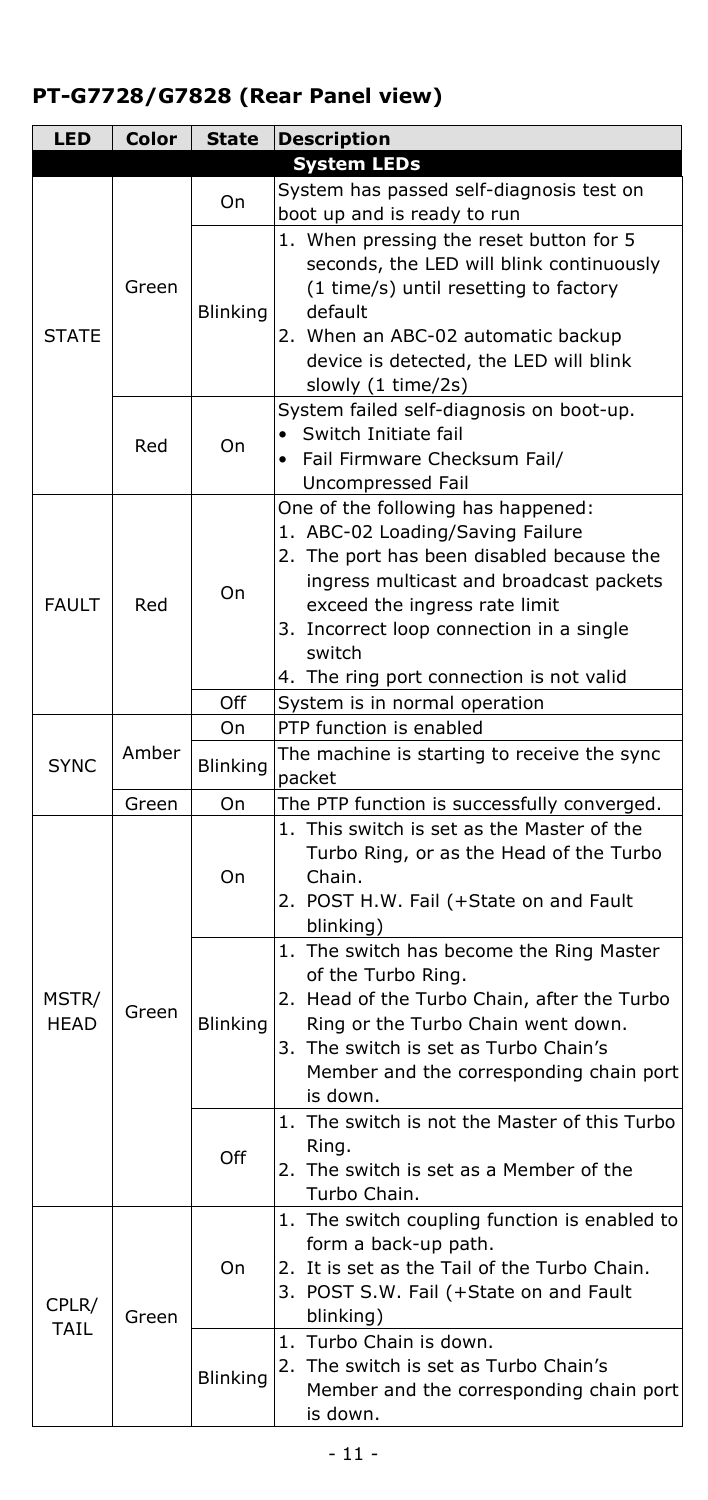| <b>LED</b>       | Color | <b>State</b>    | <b>Description</b>                                                                      |
|------------------|-------|-----------------|-----------------------------------------------------------------------------------------|
|                  |       | Off             | 1. This switch disabled the coupling function<br>2. Set as a Member of the Turbo Chain. |
|                  |       | On              | Power is being supplied to the main                                                     |
| PWR1             | Amber |                 | module's power input PWR1                                                               |
|                  |       | Off             | Power is not being supplied to the main                                                 |
|                  |       |                 | module's power input PWR1                                                               |
|                  |       | On              | Power is being supplied to the main                                                     |
|                  |       |                 | module's power input PWR2                                                               |
|                  |       | Pulsate         | The unit in the power 2 is acting as a slave                                            |
| PWR <sub>2</sub> | Amber | Slowly          | mode and not providing power to main                                                    |
|                  |       |                 | system.                                                                                 |
|                  |       | Off             | Power is not being supplied to the main                                                 |
|                  |       |                 | module's power input PWR2                                                               |
|                  |       | On              | Power is being supplied to the PoE+ power                                               |
| EPS1             | Amber |                 | input EPS1                                                                              |
|                  |       | Off             | Power is not being supplied to the PoE+                                                 |
|                  |       |                 | power input EPS1                                                                        |
|                  |       | On<br>Off       | Power is being supplied to the PoE+ power                                               |
| EPS <sub>2</sub> | Amber |                 | input EPS2                                                                              |
|                  |       |                 | Power is not being supplied to the PoE+                                                 |
|                  |       |                 | power input EPS2                                                                        |
|                  |       |                 | <b>Port Status LEDs</b>                                                                 |
|                  |       | On              | Port's 1000 Mbps link is active                                                         |
|                  | Green |                 | PoE port is connected to PoE device.                                                    |
|                  |       | Blinking        | Data is transmitting at up to 1000 Mbps                                                 |
|                  |       |                 | PoE port is connected to PoE device.                                                    |
|                  |       | Off             | Port's link is inactive                                                                 |
|                  |       | On              | Port's 10/100 Mbps link is active                                                       |
| Ports            | Amber |                 | PoE port is connected to PoE device.                                                    |
| 1 to 28          |       | <b>Blinking</b> | Data is transmitting at up to 10/100 Mbps                                               |
|                  |       |                 | PoE port is connected to PoE device.                                                    |
|                  |       | Off             | Port's link is inactive                                                                 |
|                  |       |                 | PoE power failure:                                                                      |
|                  | Red   | On              | Once/second: PoE detection failure                                                      |
|                  |       |                 | Twice/second: short-circuit, overloading,                                               |
|                  |       |                 | or over temperature                                                                     |

# **LM-7000H-4GTX**

| <b>LED</b>          | <b>Color</b> | <b>State</b> | <b>Description</b>                            |
|---------------------|--------------|--------------|-----------------------------------------------|
| MS.                 | Green        | On           | Module has passed self-diagnosis test on      |
| (Module             |              |              | boot-up and is ready to run.                  |
| State)              | Red          | On           | This module malfunctions.                     |
|                     | Off          |              | The module is unpowered and out of service    |
| Ports<br>$1$ to $4$ | Green        | On           | The port's 1000 Mbps link is active.          |
|                     |              |              | Blinking Data is transmitting at 1000 Mbps.   |
|                     | Amber        | On           | The port's 10/100 Mbps link is active.        |
|                     |              |              | Blinking Data is transmitting at 10/100 Mbps. |
|                     | Off          |              | The port's link is inactive.                  |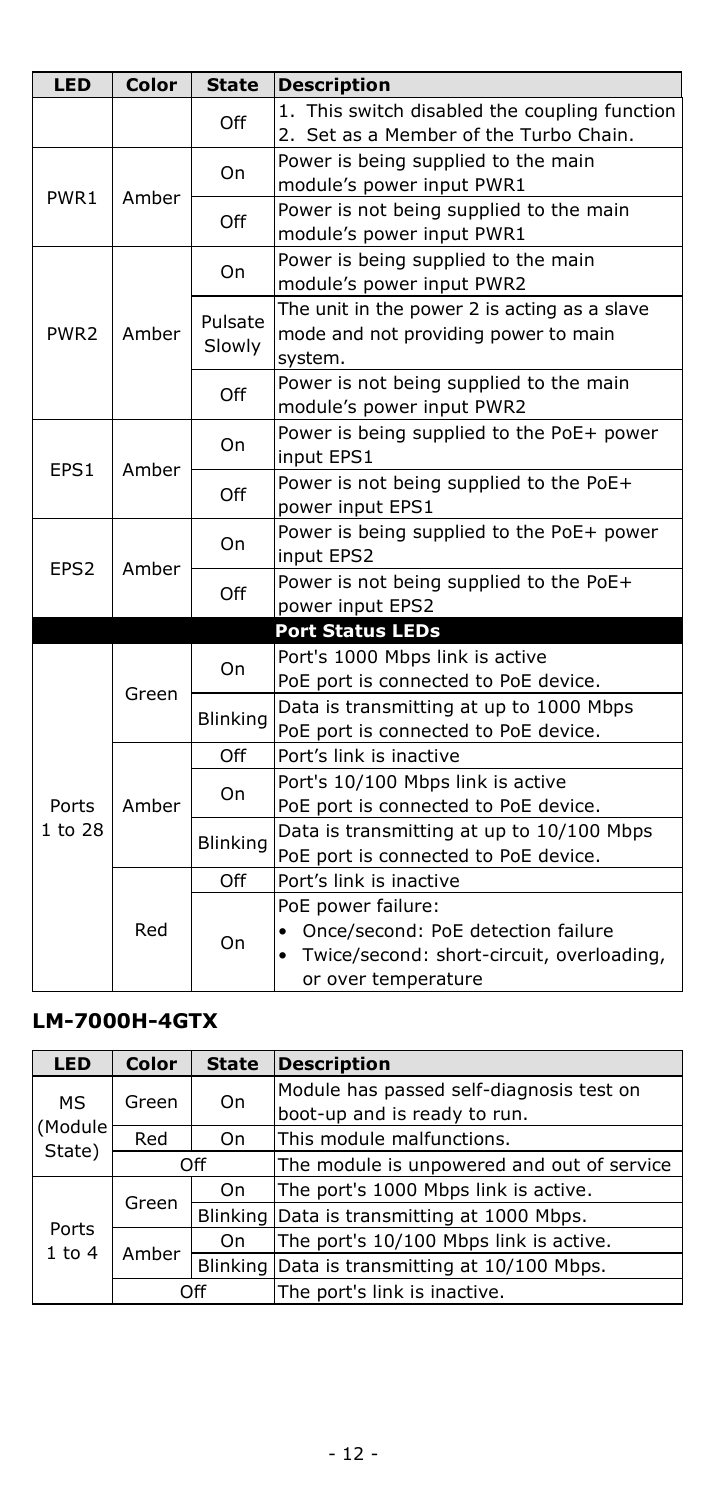#### **LM-7000H-4TX**

| <b>LED</b>          | <b>Color</b> | <b>State</b> | <b>Description</b>                         |
|---------------------|--------------|--------------|--------------------------------------------|
| MS.                 | Green        | On           | Module has passed a self-diagnosis test on |
|                     |              |              | boot-up and is ready to run.               |
| (Module)<br>State)  | Red          | On           | This module malfunctioned.                 |
|                     | Off          |              | The module is unpowered and out of service |
| Ports<br>$1$ to $4$ | Green        | On           | The port's 100 Mbps link is active.        |
|                     |              |              | Blinking Data is transmitting at 100 Mbps. |
|                     | Amber        | On           | The port's 10 Mbps link is active.         |
|                     |              |              | Blinking Data is transmitting at 10 Mbps.  |
|                     | Off          |              | The port's link is inactive.               |

# **LM-7000H-4GSFP**

| <b>LED</b>          | <b>Color</b> | <b>State</b> | <b>Description</b>                                  |
|---------------------|--------------|--------------|-----------------------------------------------------|
| MS.                 | Green        | On           | Module has passed self-diagnosis test on            |
| (Module             |              |              | boot-up and is ready to run.                        |
| State)              | Red          | On           | This module malfunctions.                           |
|                     | Off          |              | The module is unpowered and out of service          |
| Ports<br>$1$ to $4$ | Green        | On           | The port's 1000 Mbps link is active.                |
|                     |              |              | Blinking Data is transmitting at up to 1000 Mbps.   |
|                     | Amber        | On.          | The port's 100 Mbps link is active.                 |
|                     |              |              | Blinking Data is transmitting at up to 10/100 Mbps. |
|                     |              | Off          | The port's link is inactive.                        |

#### **LM-7000H-4GPoE**

| <b>LED</b>                    | Color | <b>State</b> | <b>Description</b>                            |
|-------------------------------|-------|--------------|-----------------------------------------------|
| MS.                           | Green | On           | Module has passed self-diagnosis test on      |
|                               |       |              | boot-up and is ready to run.                  |
| (Module<br>State)             | Red   | On           | This module malfunctions.                     |
|                               |       | Off          | The module is unpowered and out of service    |
|                               |       | On           | External power supply is working for PoE+     |
| <b>EPS</b>                    | Amber |              | power output.                                 |
|                               |       | Off          | External power supply is not working for      |
|                               |       |              | PoE+ power output.                            |
|                               | Green | On           | Port's 1000 Mbps link is active.              |
|                               |       |              | Blinking Data is transmitting at 1000 Mbps.   |
| Ports<br>$1$ to $4$           | Amber | On           | Port's 10/100 Mbps link is active.            |
|                               |       |              | Blinking Data is transmitting at 10/100 Mbps. |
|                               | Off   |              | Port's link is inactive.                      |
|                               | Green |              | PoE port is connected to PoE device, using    |
|                               |       | On           | the 802.3at standard.                         |
| PoE/                          | Amber | On           | PoE port is connected to PoE device, using    |
| $PoE+$<br>Ports<br>$1$ to $4$ |       |              | the 802.3af standard.                         |
|                               |       |              | PoE power failure:                            |
|                               | Red   | On           | Once/second: PoE detection failure            |
|                               |       |              | Twice/second: short-circuit, overloading,     |
|                               |       |              | or over temperature                           |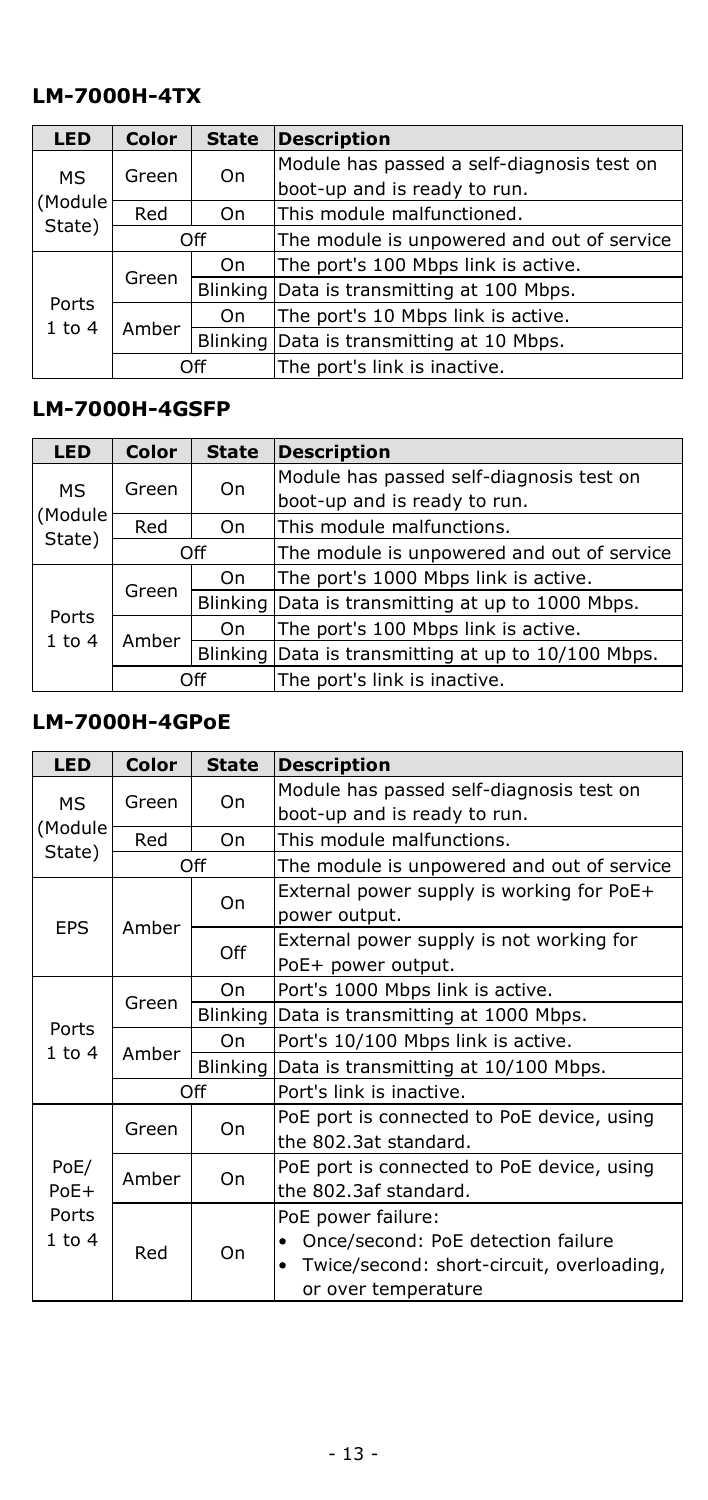#### **LM-7000H-4PoE**

| <b>LED</b> | Color | <b>State</b>    | <b>Description</b>                             |
|------------|-------|-----------------|------------------------------------------------|
| МS         | Green | On              | Module has passed a self-diagnosis test on     |
| (Module    |       |                 | boot-up and is ready to run                    |
| State)     | Red   | On              | This module malfunctions                       |
|            |       | Off             | The module is unpowered and out of service     |
|            |       | On              | The external power supply is working for       |
| <b>EPS</b> | Amber |                 | PoE+ power output                              |
|            |       | Off             | The external power supply is not working for   |
|            |       |                 | PoE+ power output                              |
|            | Green | On              | The port's 100 Mbps link is active             |
| Ports      |       | <b>Blinking</b> | Data is transmitting at 100 Mbps               |
| $1$ to $4$ | Amber | On              | The port's 10 Mbps link is active              |
|            |       |                 | Blinking Data is transmitting at 10 Mbps       |
|            | Off   |                 | The port's link is inactive                    |
|            |       | On              | The PoE port is connected to a PoE device,     |
|            | Green |                 | using the 802.3at standard.                    |
|            | Amber | On              | The PoE port is connected to a PoE device,     |
|            |       |                 | using the 802.3af standard.                    |
|            |       | Blinking        | The PoE power has been shut off because of     |
| PoE/       |       |                 | low power budget                               |
| $PoE+$     |       |                 | PoE power failure:                             |
| Ports 1    |       | On              | • Once/second: PoE detection failure           |
| to $4$     | Red   |                 | · Twice/second: short-circuit, overloading,    |
|            |       |                 | or outside acceptable temperature ranges       |
|            |       | <b>Blinking</b> | Detecting over current or short circuit on the |
|            |       |                 | powered Device (PD)                            |
|            |       | Off             | The power is not being supplied to a           |
|            |       |                 | powered device (PD)                            |

#### **LM-7000H-2GPHR**

| <b>LED</b>  | <b>Color</b> | <b>State</b>    | <b>Description</b>                           |
|-------------|--------------|-----------------|----------------------------------------------|
| MS.         | Green        | On              | Module has passed the self-diagnosis test on |
|             |              |                 | boot-up and is ready to run.                 |
| (Module)    | Red          | On              | The module has malfunctioned.                |
| State)      |              | Off             | The module does not have power.              |
| <b>PRP</b>  | Green        | On              | PRP is active.                               |
|             |              | Off             | PRP is not enabled.                          |
| <b>HSR</b>  | Green        | On              | HSR is active.                               |
|             |              | Off             | HSR is not enabled.                          |
| <b>COUP</b> | Green        | On              | PRP/HSR Coupling function is working.        |
|             | Off          |                 | PRP/HSR Coupling function is not enabled.    |
|             | Green        | On              | The port's 1000 Mbps link is active.         |
|             |              | <b>Blinking</b> | Data is transmitting at 1000 Mbps.           |
| A           | Amber        | On              | The port's 100 Mbps link is active.          |
|             |              | <b>Blinking</b> | Data is transmitting at 100 Mbps.            |
|             |              | Off             | The port's link is inactive.                 |
|             |              | On              | The port's 1000 Mbps link is active.         |
|             | Green        |                 | Blinking Data is transmitting at 1000 Mbps.  |
| B           |              | On              | The port's 100 Mbps link is active.          |
|             | Amber        | <b>Blinking</b> | Data is transmitting at 100 Mbps.            |
|             |              | Off             | The port's link is inactive.                 |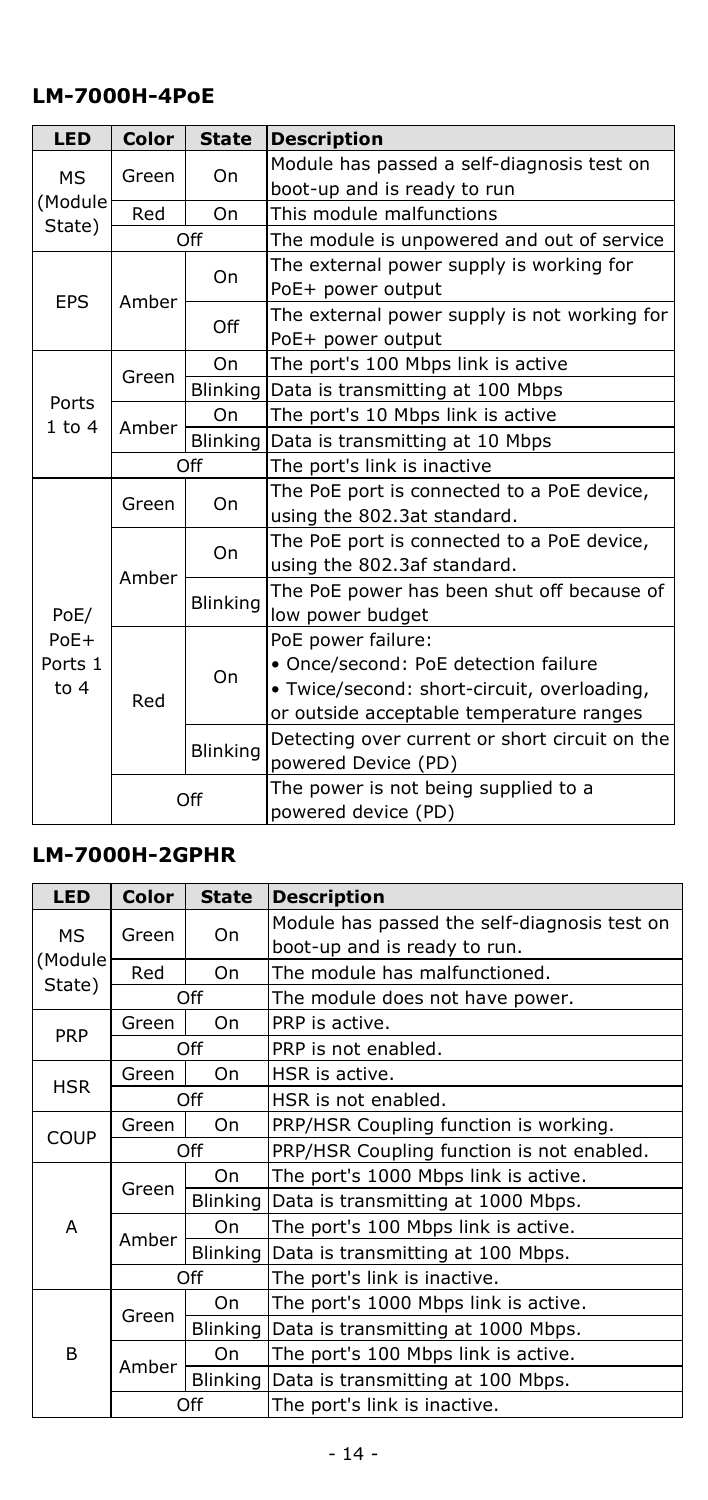#### **PWR-HV-P48/PWR-LV-P48**

| <b>LED</b>    | Color | <b>State</b> | <b>Description</b>                |
|---------------|-------|--------------|-----------------------------------|
| EPS (External | Amber | On           | Normal operation.                 |
| Power Supply) |       | Off          | No external power supply for PoE. |
| <b>PWR</b>    |       | On           | Normal operation.                 |
|               | Amber | Off          | No power supply.                  |

## **PWR-HV-NP/PWR-LV-NP**

| LED        | Color |     | <b>State Description</b> |
|------------|-------|-----|--------------------------|
| <b>PWR</b> | Amber | On  | Normal operation.        |
|            |       | Off | No power supply.         |

# **Specifications**

| <b>Technology</b>             |                                                                                                                                                                                                                                                                                                                                                                                                                                                                                                                                                                                                                                                         |
|-------------------------------|---------------------------------------------------------------------------------------------------------------------------------------------------------------------------------------------------------------------------------------------------------------------------------------------------------------------------------------------------------------------------------------------------------------------------------------------------------------------------------------------------------------------------------------------------------------------------------------------------------------------------------------------------------|
| <b>Standards</b><br>Protocols | IEEE 802.3af/at for Power-over-Ethernet<br>IEEE 802.3 for 10BaseT<br>IEEE 802.3u for 100BaseT(X) and 100BaseFX<br>IEEE 802.3ab for 1000BaseT(X)<br>IEEE 802.3z for 1000BaseX<br>IEEE 802.3x for Flow Control<br>IEEE 802.1D-2004 for Spanning Tree Protocol<br>IEEE 802.1w for Rapid STP<br>IEEE 802.1s for Multiple Spanning Tree Protocol<br>IEEE 802.1Q for VLAN Tagging<br>IEEE 802.1p for Class of Service<br>IEEE 802.1X for Authentication<br>IEEE 802.3ad for Port Trunk with LACP<br>IPv4, IPv6(PT-G7728 only), SNMPv1/v2c/v3, DHCP                                                                                                            |
|                               | Server/Client, DHCP Option 66/67/82, BootP, TFTP,<br>SNTP, SMTP, RARP, RMON, HTTP, HTTPS, Telnet,<br>SNMP Inform, LLDP, Flow Control, Back Pressure<br>Flow Control, Port Mirror, Fiber Check, Syslog, Dying<br>Gasp, IGMPv1/v2/v3, GMRP, GVRP, 802.1Q, Q-in-Q<br>VLAN, STP/RSTP, MSTP, Turbo Ring v1/v2, Turbo<br>Chain, Link Aggregation, RADIUS, TACACS+, SSL,<br>SSH, Port Lock, Broadcast Storm Protection, MAC<br>Authentication Bypass, MAC Sticky, Access Control<br>Lists, Time Management: SNTP, NTP Server/Client,<br>IEEE 1588v2 PTP (hardware-based), EtherNet/IP,<br>Modbus/TCP<br>PT-G7828 only: VRRP, RIP V1/V2, OSPF, DVMRP,<br>PIM-DM |
| MIB                           | MIB-II, Ethernet-like MIB, P-BRIDGE MIB, Q-BRIDGE<br>MIB, Bridge MIB, RSTP MIB, RMON MIB Group 1, 2,<br>3, 9                                                                                                                                                                                                                                                                                                                                                                                                                                                                                                                                            |
| <b>Flow Control</b>           | IEEE 802.3x flow control, back pressure flow control                                                                                                                                                                                                                                                                                                                                                                                                                                                                                                                                                                                                    |
| <b>Interface</b>              |                                                                                                                                                                                                                                                                                                                                                                                                                                                                                                                                                                                                                                                         |
| Gigabit Ethernet              | 2-ports 10/100/1000BaseT(X) and 2-ports<br>100/1000Base SFP                                                                                                                                                                                                                                                                                                                                                                                                                                                                                                                                                                                             |
| Console Port                  | USB console (Micro USB-B connector)                                                                                                                                                                                                                                                                                                                                                                                                                                                                                                                                                                                                                     |
| <b>LED Indicators</b>         | PWR1, PWR2, EPS1, EPS2, STATE, SYNC, FAULT,<br>MSTR/HEAD, CPLR/TAIL                                                                                                                                                                                                                                                                                                                                                                                                                                                                                                                                                                                     |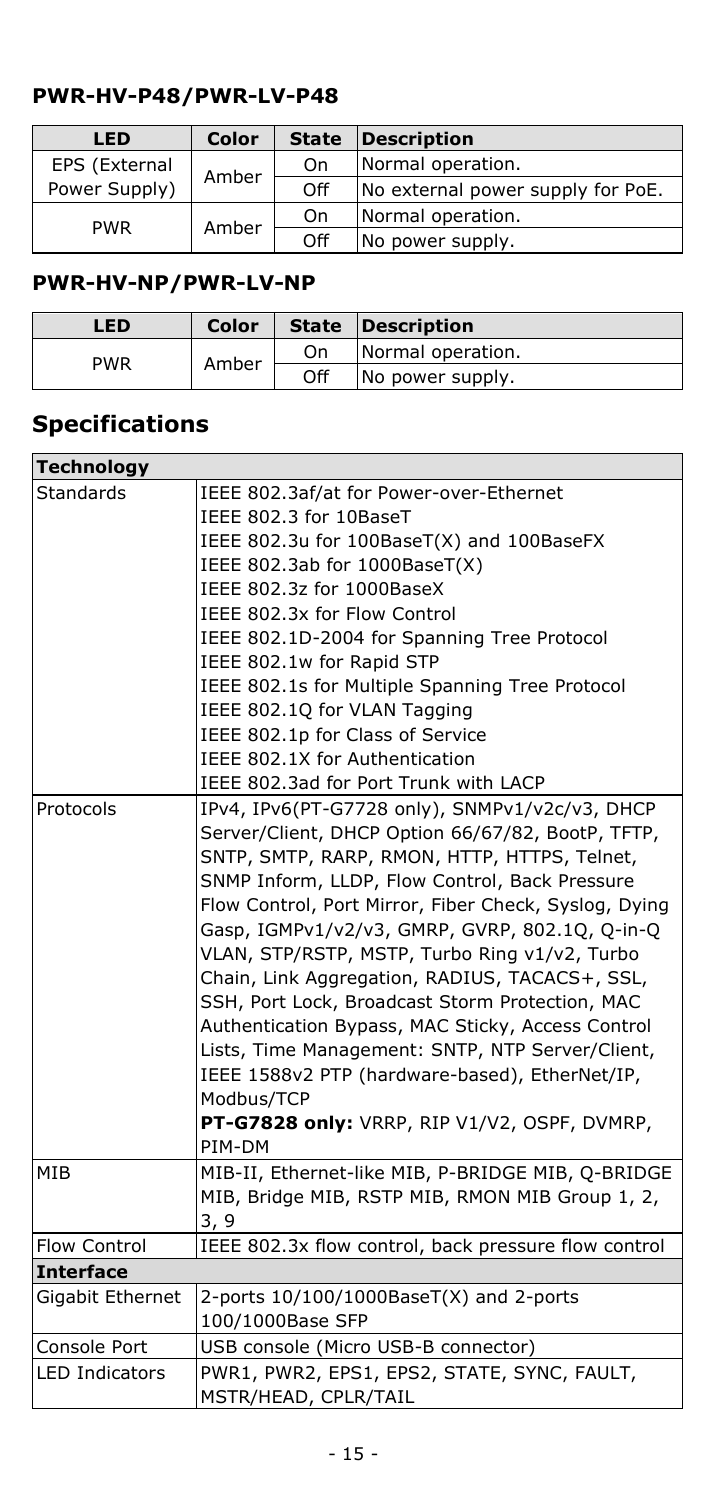| Alarm Contact                    | 2A @ 30 VDC                                         |  |  |  |
|----------------------------------|-----------------------------------------------------|--|--|--|
| <b>Power Requirements</b>        |                                                     |  |  |  |
| Input Voltage                    | PWR-HV-P48:                                         |  |  |  |
|                                  | (110/220 VDC), (110 VAC, 60 Hz), (220 VAC, 50       |  |  |  |
|                                  | Hz), PoE: 48 VDC, 8 A (53 to 57 VDC is              |  |  |  |
|                                  | recommended of PoE+ device)                         |  |  |  |
|                                  | PWR-LV-P48:                                         |  |  |  |
|                                  | 24/48 VDC, PoE: 48 VDC, 8 A (53 to 57 VDC is        |  |  |  |
|                                  | recommended of PoE+ device)                         |  |  |  |
|                                  | <b>PWR-HV-NP:</b>                                   |  |  |  |
|                                  | (110/220 VDC), (110 VAC, 60 Hz), (220 VAC, 50 Hz)   |  |  |  |
|                                  | <b>PWR-LV-NP:</b>                                   |  |  |  |
|                                  | 24/48 VDC                                           |  |  |  |
| Operating                        | PWR-HV-P48:                                         |  |  |  |
| Voltage                          | (88 to 300 VDC), (90 to 264 VAC, 47 to 63 Hz), PoE: |  |  |  |
|                                  | 46 to 57 VDC                                        |  |  |  |
|                                  | PWR-LV-P48:                                         |  |  |  |
|                                  | 18 to 72 VDC, PoE: 46 to 57 VDC                     |  |  |  |
|                                  | PWR-HV-NP:                                          |  |  |  |
|                                  | (88 to 300 VDC), (90 to 264 VAC, 47 to 63 Hz)       |  |  |  |
|                                  | <b>PWR-LV-NP:</b>                                   |  |  |  |
|                                  | 18 to 72 VDC                                        |  |  |  |
| Power                            | PWR-HV-P48/PWR-HV-NP                                |  |  |  |
| Consumption                      | 110 VDC: 12.43 W                                    |  |  |  |
|                                  | (without modules 220 VDC: 12.87 W                   |  |  |  |
| consumption)                     | 110 VAC: 13.42 W                                    |  |  |  |
|                                  | 220 VAC: 14.08 W                                    |  |  |  |
|                                  | PWR-LV-P48/PWR-LV-NP                                |  |  |  |
|                                  | 24 VDC: 12.67 W                                     |  |  |  |
|                                  | 48 VDC: 13.2 W                                      |  |  |  |
| Power                            | LM-7000H-4GTX: 3.63 W                               |  |  |  |
| Consumption of                   | LM-7000H-4GPoE: 3.80 W (w/o PoE output)             |  |  |  |
| module                           | LM-7000H-4GSFP: 1.56 W (w/o SFP modules)            |  |  |  |
|                                  | LM-7000H-4TX: 1.85 W                                |  |  |  |
|                                  | LM-7000H-4PoE: 1.85 W                               |  |  |  |
|                                  | LM-7000H-2GPHR: 8.1 W                               |  |  |  |
| <b>Input Current</b>             | PWR-HV-P48/PWR-HV-NP                                |  |  |  |
| (without modules 110 VDC: 0.11 A |                                                     |  |  |  |
| consumption)                     | 220 VDC: 0.06 A                                     |  |  |  |
|                                  | 110 VAC: 0.29 A                                     |  |  |  |
|                                  | 220 VAC: 0.18 A                                     |  |  |  |
|                                  | PWR-LV-P48/ PWR-LV-NP                               |  |  |  |
|                                  | 24 VDC: 0.53 A                                      |  |  |  |
|                                  | 48 VDC: 0.28 A                                      |  |  |  |
| Peak Inrush                      | PWR-HV-P48/PWR-HV-NP                                |  |  |  |
| Current                          | 110 VAC: $<$ 10 A (t $>$ 0.1 ms)                    |  |  |  |
|                                  | 220 VAC: < 20 A ( $t > 0.1$ ms)                     |  |  |  |
|                                  | PWR-LV-P48/PWR-LV-NP                                |  |  |  |
|                                  | 24 VDC: $<$ 20 A (t $>$ 0.1 ms)                     |  |  |  |
|                                  | 48 VDC: < 20 A (t > 0.1 ms)                         |  |  |  |
| <b>Overload Current Present</b>  |                                                     |  |  |  |
| Protection                       |                                                     |  |  |  |
| Reverse Polarity<br>Protection   | Present                                             |  |  |  |
|                                  |                                                     |  |  |  |